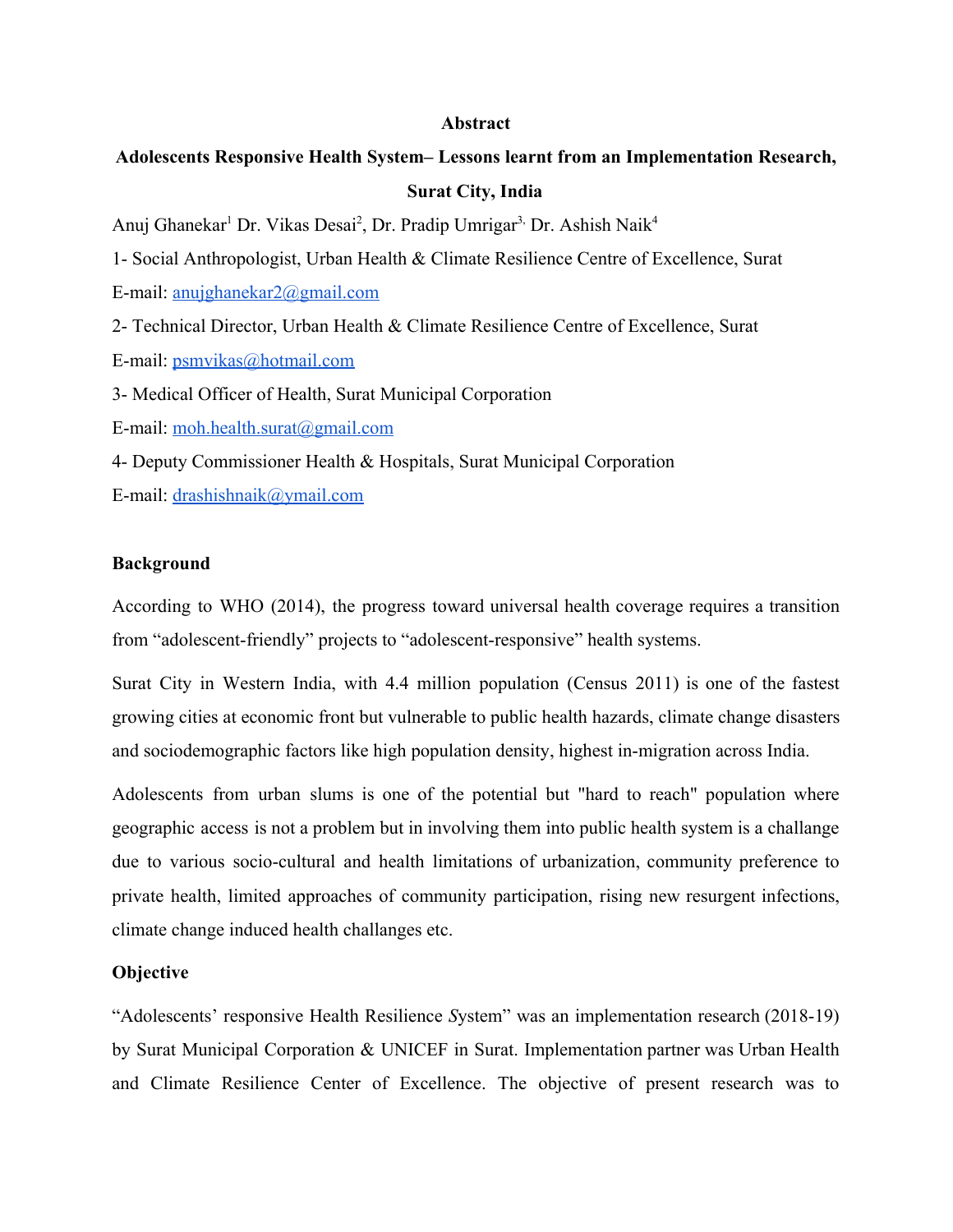demonstrate a feasible model of Adolescents Responsive Health system specific to urban slum context, at pilot level.

## **Material & methods**

The strategic planning involved three phases

- 1. Local working group formation- A primary urban health centre was identified with 1.2 lakh total and 13052 adolescents' population. The "multi-stakeholder" network of 40 city institutions working with adolescents was created. These comprised Government departments, educational institutions, academia and civil society groups. The network identified local indicators and prioritized the actions.
- 2. Evidence generation- involved primary research for, by and with adolescents, city-wide secondary data analysis, multi-indicator cluster survey for adolescents health, issue specific rapid surveys, adolescents charter of demands preparation, and stakeholders mapping
- 3. Capacity building, system planning & behavior change communication actionscomprised of systematic screening for health, coordination within multiple protocols, joint capacity building of healthcare providers of different levels, life skills education, promotion visits of adolescents to health centers, intergenerational dialogue  $\& \text{NGO}$ linkages for capacity building of parents

### **Results**

The program reached 212 healthcare providers, 53 institutions/ schools working with adolescents and 3540 adolescents themselves. Indirect community beneficiaries included 12000 family members of adolescents.

# **Conclusion & interpretation**

Key lessons learnt were as follows -

▪ Adolescents' responsive mechanisms of holistic screening are useful for the evidence based planning.